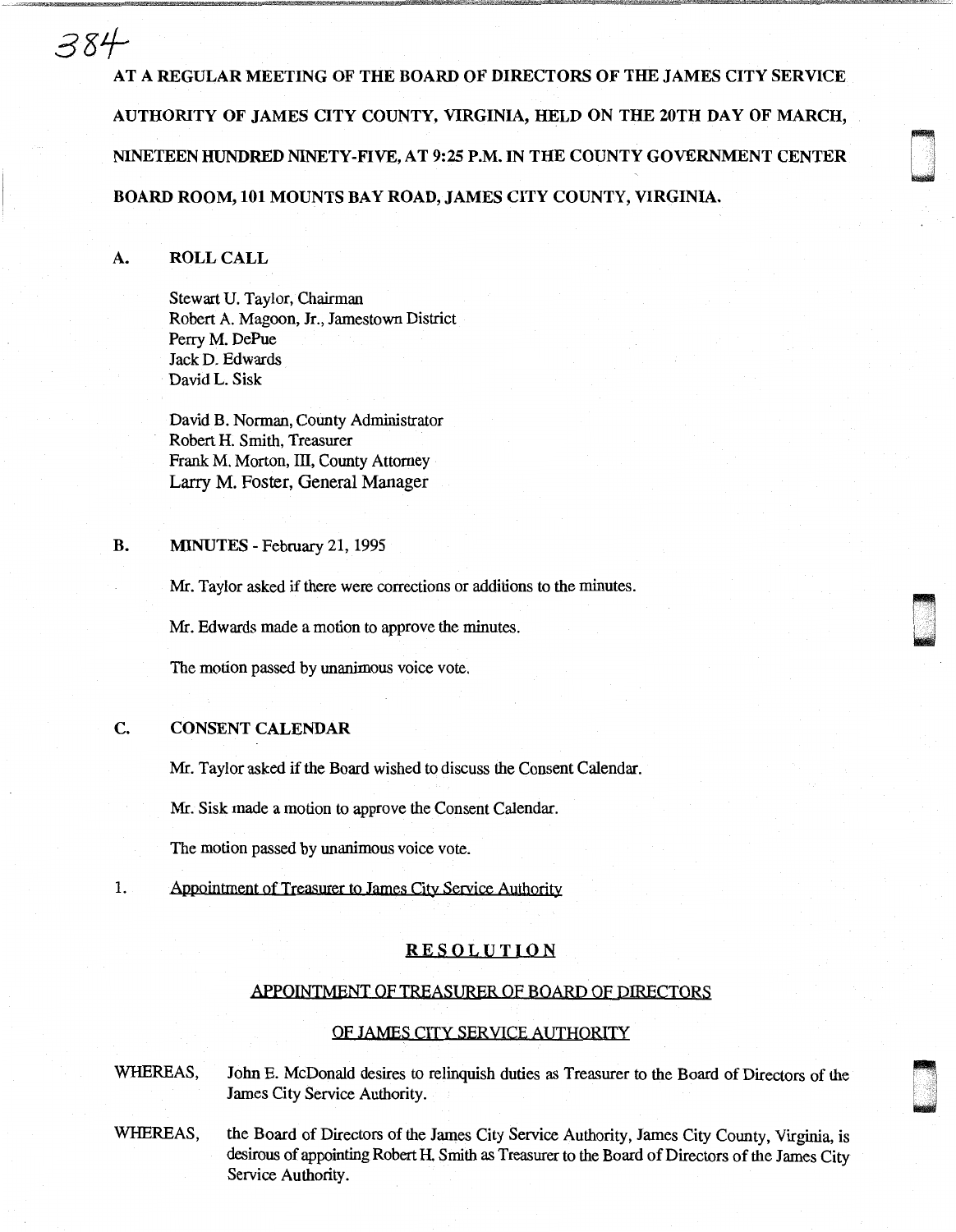NOW, THEREFORE, BE IT RESOLVED by the Board of Directors of the James City Service Authority, James City County, Virginia, that they hereby appoint Robert H. Smith as Treasurer of the Service Authority of James City County, Virginia, effective March 20, 1995.

## RESOLUTION

#### **CRESTAR**

BE IT RESOLVED that Crestar, Williamsburg, Virginia, be and it is hereby designated a depository for the James City Service Authority funds and that funds so deposited may be withdrawn upon a check, draft, note or order of the Board of Directors.

BE IT FURTHER RESOLVED that all checks, drafts, notes or orders drawn against said accounts be signed by one of the following:

OR

OR

Larry M. Foster General Manager

David B. Norman Secretary

Robert H. Smith Treasurer

whose signatures shall be duly certified to said Bank, and that no checks, drafts, notes or orders drawn against said Bank shall be valid unless so signed.

BE IT FURTHER RESOLVED, that said Bank is hereby authorized and directed to honor and pay any checks, drafts, notes or orders so drawn, whether such checks, drafts, notes or orders be payable to the order of any such persons signing and/or countersigning said checks, drafts, notes or orders, or any of such persons in their individual capacities or not, and whether such checks, drafts, notes or orders are deposited to the individual credit of the person so signing and/or countersigning said checks, drafts, notes or orders, or the individual credit of any of the other officers or not. For cash investment purposes, the Bank is also authorized and directed to honor requests for the transfer of money from savings to checking, checking to savings, and transfers from checking or savings to purchase Certificates of Deposit, repurchase agreements or to make other lawful investments when requested by Robert H. Smith, Treasurer or Suzanne R. Mellen, Assistant Treasurer. This resolution shall continue in force and said Bank may consider the facts concerning the holders of said offices, respectively, and their signatures to be and continue as set forth in the Certificate of the Secretary, accompanying a copy of this resolution when delivered to said Bank or in any similar subsequent certificate, until written notice to the contrary is duly served on said Bank.

#### D. BOARD REQUESTS AND DIRECTIVES - None

Mr. Sisk made a motion to adjourn.

The motion passed by unanimous voice vote.

The Board adjourned at 9:27 p.m.

er ter